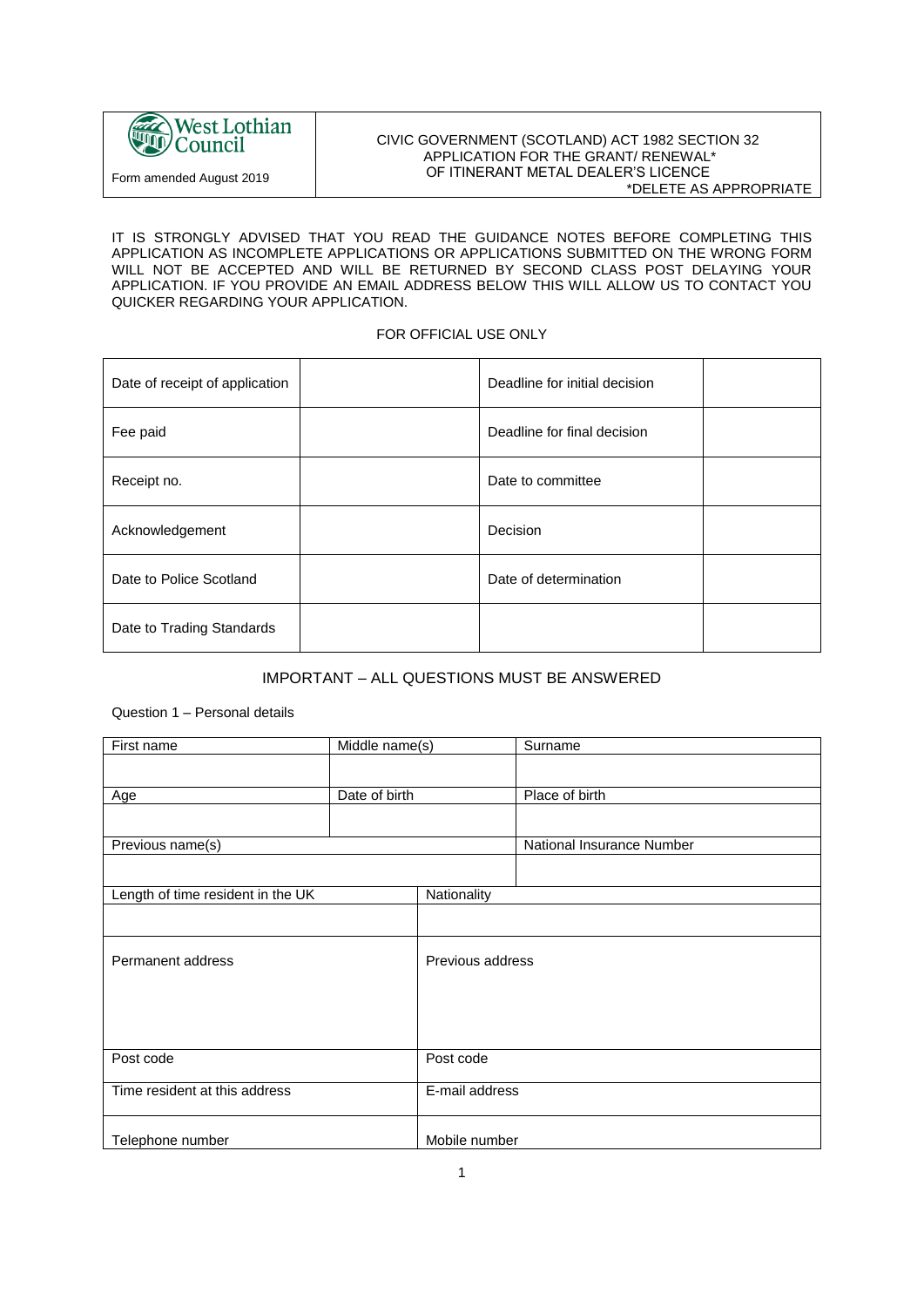Question 2 – Type of licence

| Is this a renewal application?                                       | yes/no |
|----------------------------------------------------------------------|--------|
| If yes, what is the licence number and renewal date?                 |        |
| Have you ever applied for and been refused a licence by any council? | yes/no |

If yes, which council refused the licence? When was it refused?

| Have you ever held a licence which was suspended or revoked? |  | yes/no |
|--------------------------------------------------------------|--|--------|
| If yes, which council suspended or revoked the licence?      |  |        |

#### Question 3 – Further details

| (a) Have you ever been convicted of any crime or offence?                                  |       |         | yes/no*  |
|--------------------------------------------------------------------------------------------|-------|---------|----------|
| If answer is yes please provide details below; continue on separate sheet if<br>necessary. |       |         |          |
| Date                                                                                       | Court | Offence | Sentence |
|                                                                                            |       |         |          |

### \*SUBJECT TO THE REHABILITATION OF OFFENDERS ACT 1974, ALL UNSPENT CRIMES AND OFFENCES MUST BE DECLARED (SEE NOTE 3 OF THE ATTACHED GUIDANCE NOTES).

| (b) State the nature of metals in which it is<br>proposed to deal             |  |
|-------------------------------------------------------------------------------|--|
| (c) State the type and registration number of<br>your vehicle (if applicable) |  |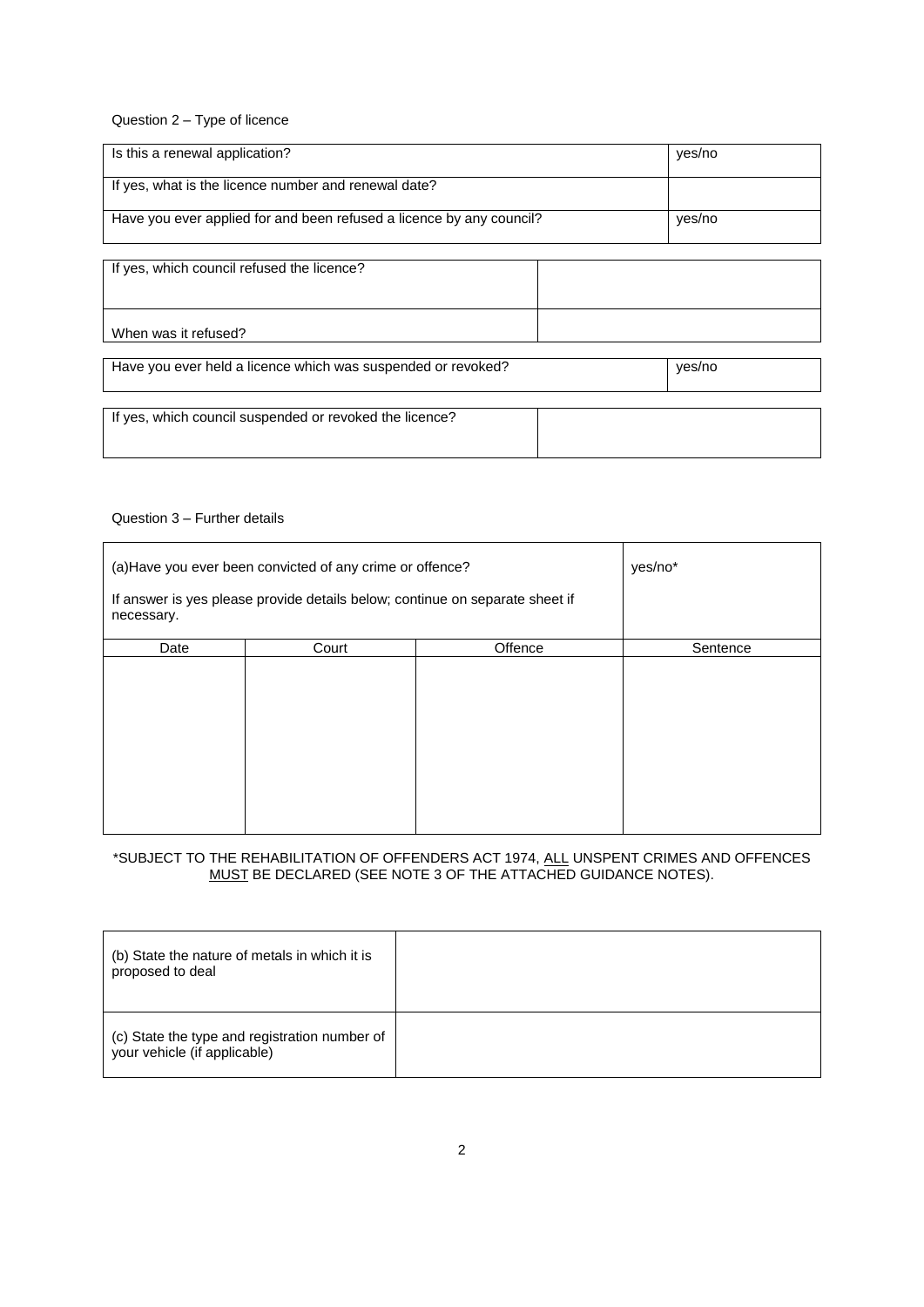#### Question 4 - Declaration by applicant

I declare that the information given by me on this form is correct to the best of my knowledge and belief.

| Date | Signature of applicant  |  |
|------|-------------------------|--|
|      | Print name of applicant |  |

If the application is being signed by an agent on behalf of the individual please sign and complete the boxes below

| Date | Signature of agent  |  |
|------|---------------------|--|
|      | Print name of agent |  |
|      | Address of agent    |  |

Privacy Statement – Data Protection

All personal information that you supply will be used to process your application in accordance with data protection law and the Civic Government (Scotland) Act 1982. In terms of the 1982 Act we are required to share this information with the following bodies:-

- Police Scotland; and where the licensed activity takes place within premises,
- the Scottish Fire and Rescue Service or other enforcing authority under Part 3 of the Fire (Scotland) Act 2005

We are required by law to protect the public funds we administer. Therefore in line with the National Fraud Initiative (NFI) we may also share your information with other bodies responsible for auditing or administering public funds in order to prevent and detect fraud.

Some of the information provided by you on this form will be held on a register which is available for inspection by members of the public.

Further information about how we handle your personal information, including how long we retain the information, information about the NFI and how you can complain about our handling of your information, is available in our Privacy Notice which can be found on the Licensing Team's webpag[e https://www.westlothian.gov.uk/licensing.](https://www.westlothian.gov.uk/licensing) A copy of our Privacy Notice is available on request by contacting the Licensing Team, email: [licensingservices@westlothian.gov.uk,](mailto:licensingservices@westlothian.gov.uk) telephone: 01506 281632.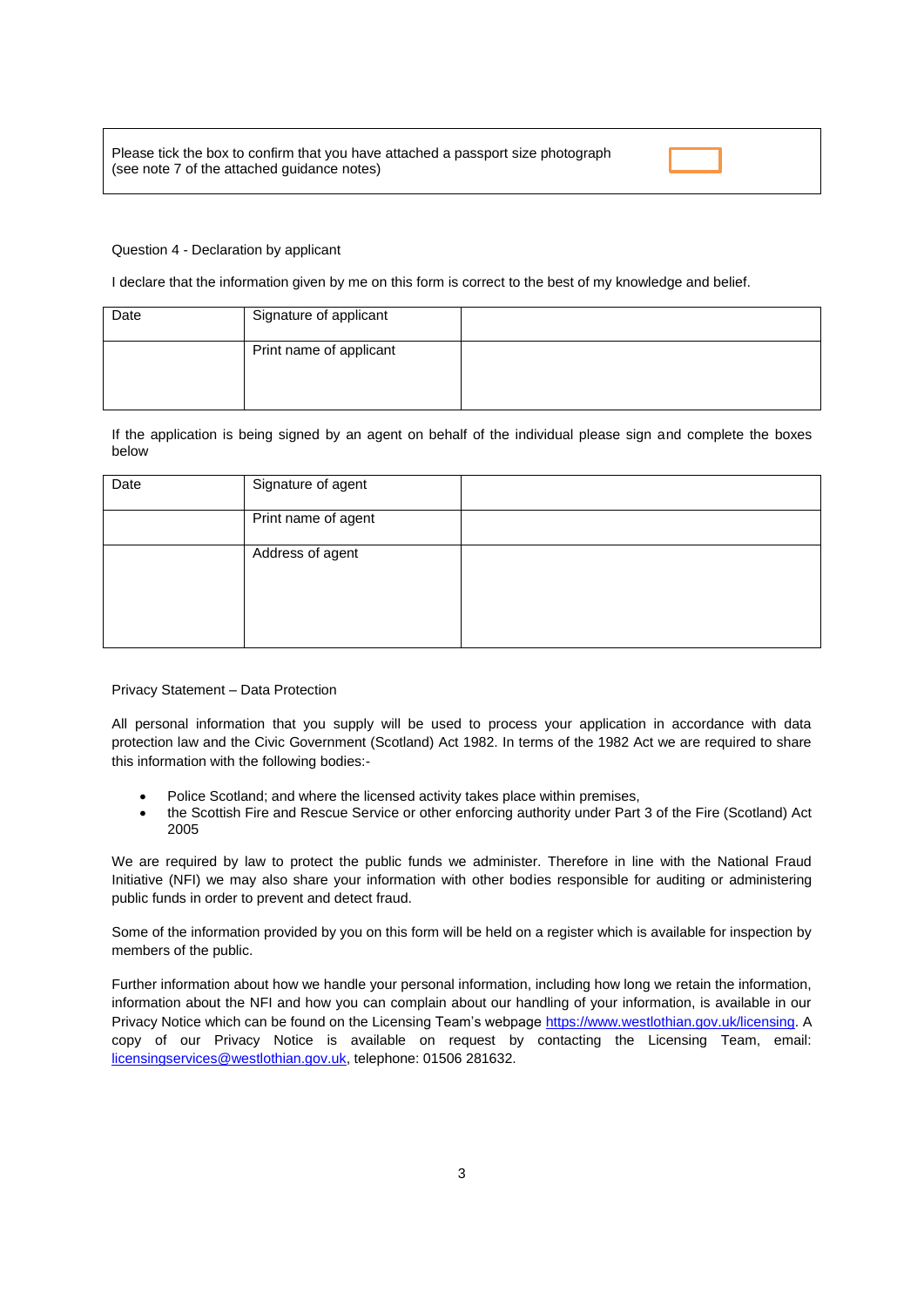## GUIDANCE NOTES - ITINERANT METAL DEALERS

- 1. If you have a seasonal base, please give details in answer to Question 1 "Home address/Contact address".
- 2. If a licence is granted, the period of the licence will normally be 1 year.
- 3. Any person who in or in connection with the making of this application makes any statement which they know to be false or recklessly makes any statement which is false in a material particular shall be guilty of an offence and liable, on summary conviction to a fine not exceeding £2500. In relation to question 3, if there is doubt as to which offences are spent, applicants should seek legal advice before completing this form. Details of all of your convictions are available on payment of a fee from any police station. In terms of the Civic Government (Scotland) Act, 1982, for the purposes of this application the person signing the form is responsible for its contents.
- 4. When making an application for a licence for the first time the form when completed, must be submitted by the applicant in person to Livingston CIS, Arrochar House, Almondvale Boulevard, Livingston along with the required fee and
	- the applicant's photocard driving licence or
	- passport and proof of current home address i.e. recent utility bill

The address given in the application form must match the ID documentation. Livingston CIS staff will copy the evidence of identity and immediately return the documentation. Details of the current licensing fees can be found on the Council's website – [www.westlothian.gov.uk.](http://www.westlothian.gov.uk/)

- 5. If the application is for the renewal of an existing licence and is submitted prior to the expiry of the licence then the form can be posted direct to The Licensing Team, Legal Services, West Lothian Council, West Lothian Civic Centre, Howden South Road, Livingston, West Lothian, EH54 6FF along with a cheque/postal order with the required fee and proof of the current home address of the applicant given in the application. Alternatively it can be lodged at Livingston CIS. Applications with payments enclosed cannot be handed in to the Civic Centre.
- 6. Please ensure that this application is fully completed and that all required documents are lodged along with it. Incomplete applications will be returned for amendment and resubmission.
- 7. In addition, you must include a passport size photograph of yourself with your application which is used to produce an ID badge. Please tick the box to confirm this has been enclosed.
- 8. Once your application is complete it will be processed. You will receive an acknowledgement once your application is complete. We will then contact you once vetting is complete. Most applications are determined within 60 days but applications which require to be referred to the Licensing Committee for a decision will take longer to be determined. In the event of an application being refused or withdrawn after being processed, no refund of the application fee paid will be made.